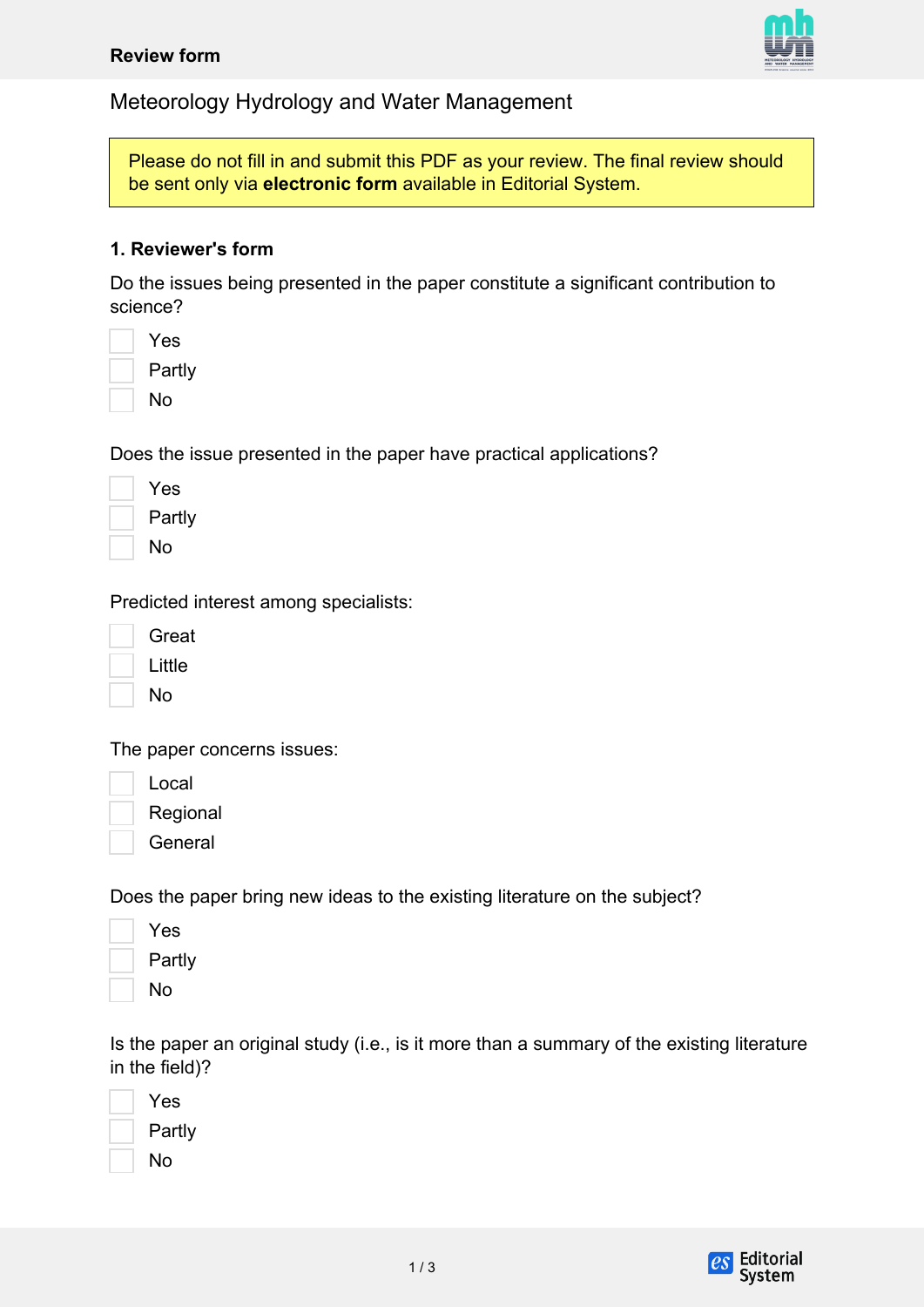#### **Review form**



Is the aim of article clearly specified and realized?

| Yes    |
|--------|
| Partly |
| No     |

Does the paper's title match its content?

| Yes    |
|--------|
| Partly |

No

Is the research topic presented clearly?

| Yes    |
|--------|
| Partly |
| No     |

Does the article have a logical layout?

| Yes    |
|--------|
| Partly |
| No     |

Is the article excessively long?

| Yes    |
|--------|
| Partly |
| N٥     |

Is the subject bibliography sufficient?

| Yes    |
|--------|
| Partly |

No

Is the language of article correct?

Yes Partly

No

Do the paper's conclusions follow logically from the development of the argument?

| Yes   |
|-------|
| Partl |
|       |